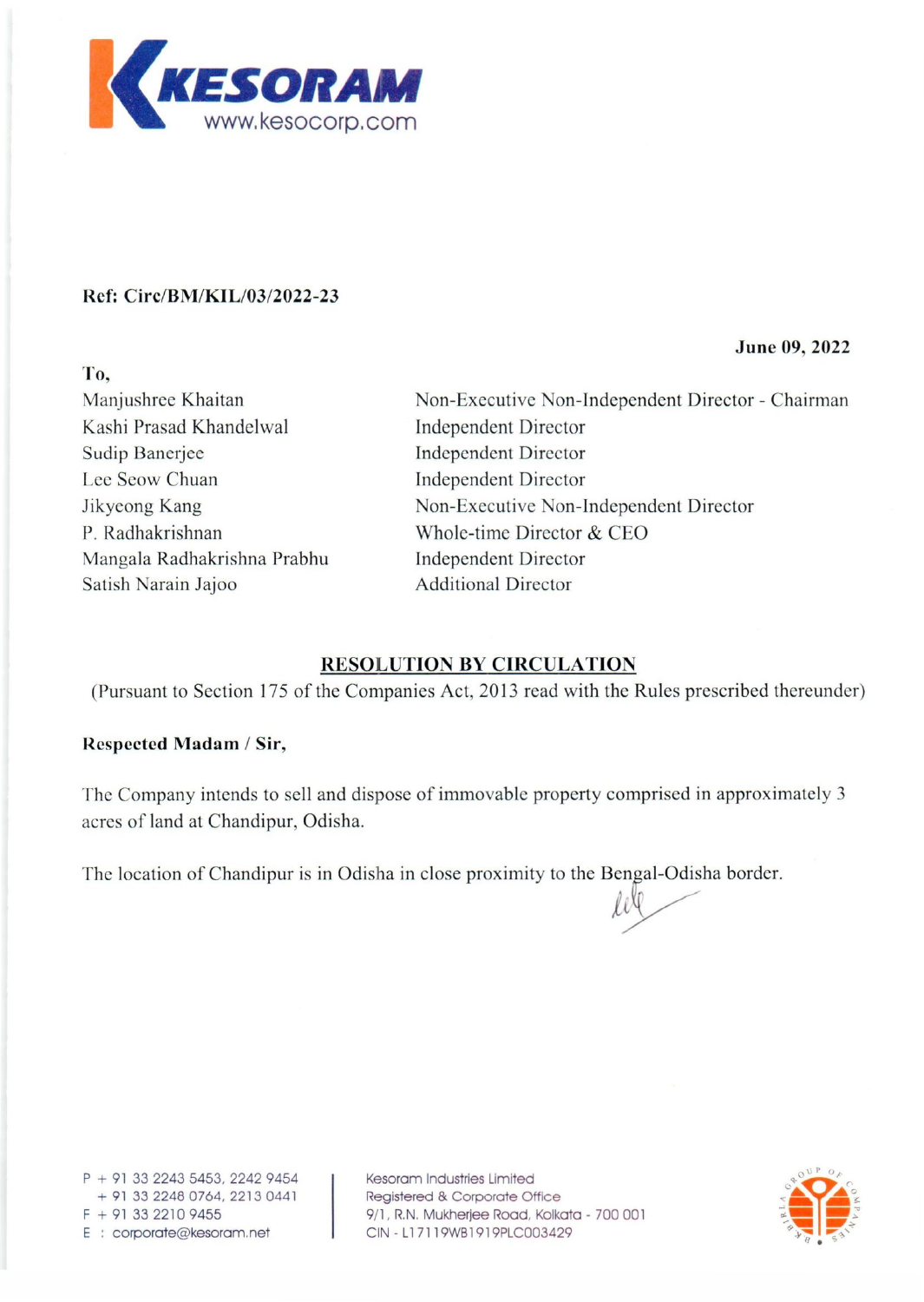

In order that such sale and disposal can be done expeditiously, approval of the Board is sought through a Resolution by Circulation as follows:

## **To Authorise the sale and dispose of the Company's immovable property comprised in land at Chandipur, Odisha:**

**"RESOLVED THAT** consent of the Company be and is hereby accorded for disposal of immovable property comprised in land at Chandipur in the state of Odisha. The details whereof are follows:

Plot No.: 3907 Mouza: Srikona Dist.: Balasore Sub-Registry Office: Balasore; State: Odisha

**RESOL VED FURTHER** that Sanjay Kumar Sinha, authorized signatory and Gautam Ganguli, Company Secretary, be and are hereby severally authorised to sign and execute necessary agreements, conveyances, sale deeds, related documents, its corrections/ modifications, if any, and represent the Company before the office of the Sub-Registrar or any other authority for registration and to do all such acts, things and deeds as may be necessary and incidental thereto;

**RESOL VED FURTHER** that anyone of the Directors or Company Secretary of the Company, be and is hereby authorised to issue certified true copy of this Resolution to any authority or person, as and when required in this connection."

~

 $P + 91$  33 2243 5453, 2242 9454 + 913322480764,22130441 <sup>F</sup>+ 91 332210 9455 E : corporate@kesoram.net

Kesoram Industries Limited Registered & Corporate Office 9/1, R.N. Mukherjee Road, Kolkata - 700 001 CIN - L17119WB1919PLC003429